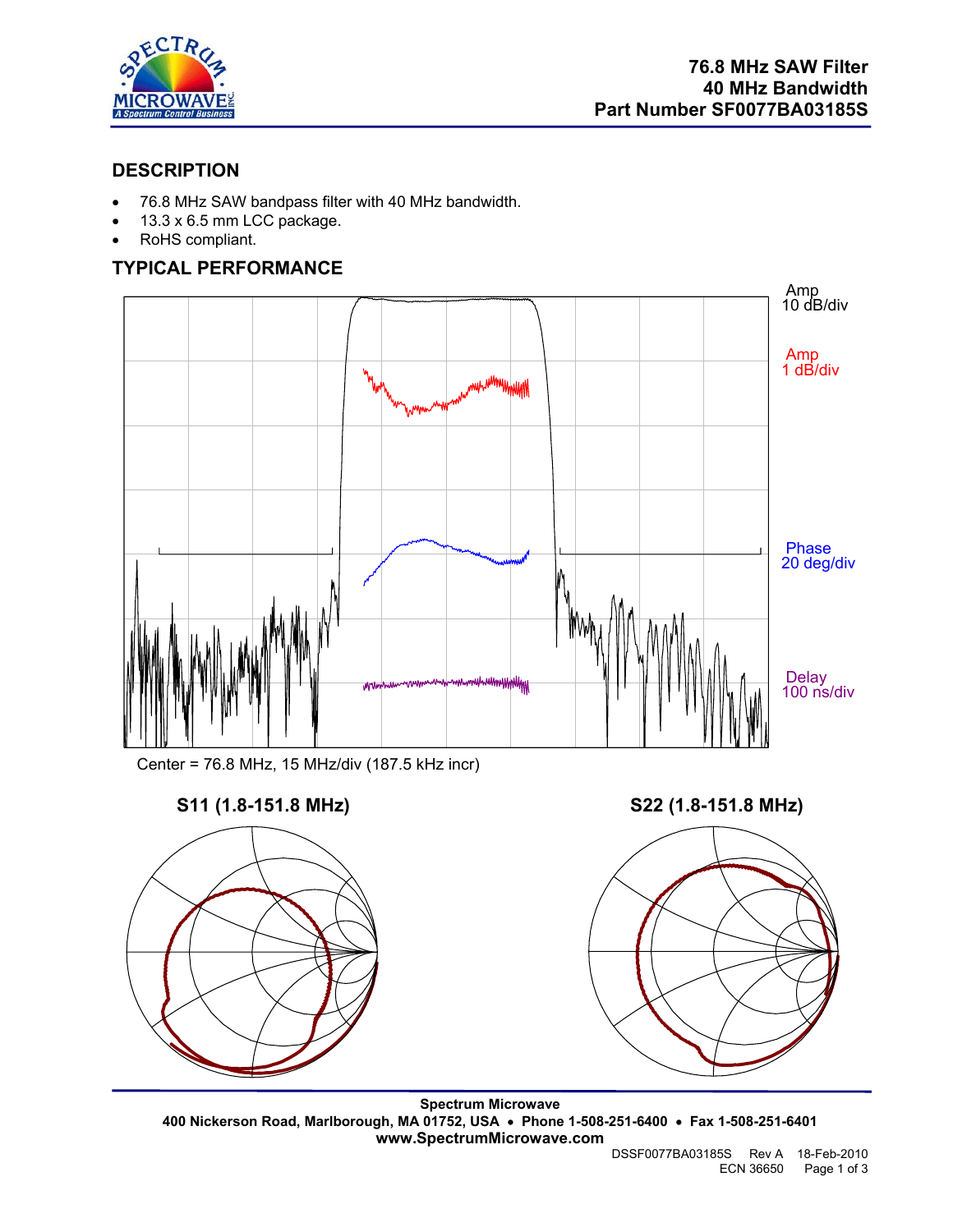

### **SPECIFICATION**

| Parameter                                      | <b>Min</b> | <b>Typ</b> | <b>Max</b> | <b>Units</b> |
|------------------------------------------------|------------|------------|------------|--------------|
| Center Frequency, F <sub>c</sub>               |            | 76.8       |            | <b>MHz</b>   |
| <b>Insertion Loss</b>                          |            | 21.4       | 22         | dB           |
| 1.5 dB Bandwidth                               | 40         | 42.1       |            | <b>MHz</b>   |
| 3 dB Bandwidth                                 | 42         | 43.6       |            | <b>MHz</b>   |
| 40 dB Bandwidth                                |            | 50.4       | 53         | <b>MHz</b>   |
| Amplitude Ripple <sup>2</sup>                  |            | 0.85       | 1          | dB p-p       |
| $\overline{2}$<br><b>Group Delay Variation</b> |            | 28         | 50         | ns p-p       |
| <b>Absolute Delay</b>                          |            | 0.95       |            | <b>us</b>    |
| Rejection (10 to 50.3 MHz) <sup>3</sup>        | 40         | 44         |            | dB           |
| Rejection (103.3 to 150 MHz) $^3$              | 40         | 48         |            | dB           |
| Source and Load Impedance                      | 50         |            |            | ohms         |
| <b>Temperature Coefficient of Frequency</b>    | -86        |            |            | ppm/°C       |
| <b>Ambient Temperature</b>                     |            | 25         |            | °С           |

Notes: 1. Reference frequency. Computed as mean of the 3 dB frequencies.

- 2. Defined over Fc +/- 19.25 MHz.
- 3. Dependent upon PC board layout.

# **MAXIMUM RATINGS**

| Parameter.                  | <b>MID</b> | $M$ ax $\sim$ |        |
|-----------------------------|------------|---------------|--------|
| Storage Temperature Range   | $-25$      |               | $\sim$ |
| Operating temperature Range | 15         | 35            |        |
| Input Power Level           |            |               | dBm    |

### **MATCHING CIRCUIT**



Notes:

- Recommend 2% or better tolerance matching components. Typical inductor Q=40.
- Optimum values may change depending on board layout. Values shown are intended as a guide only.

**Spectrum Microwave 400 Nickerson Road, Marlborough, MA 01752, USA** • **Phone 1-508-251-6400** • **Fax 1-508-251-6401 www.SpectrumMicrowave.com** 

 DSSF0077BA03185S Rev A 18-Feb-2010 ECN 36650 Page 2 of 3